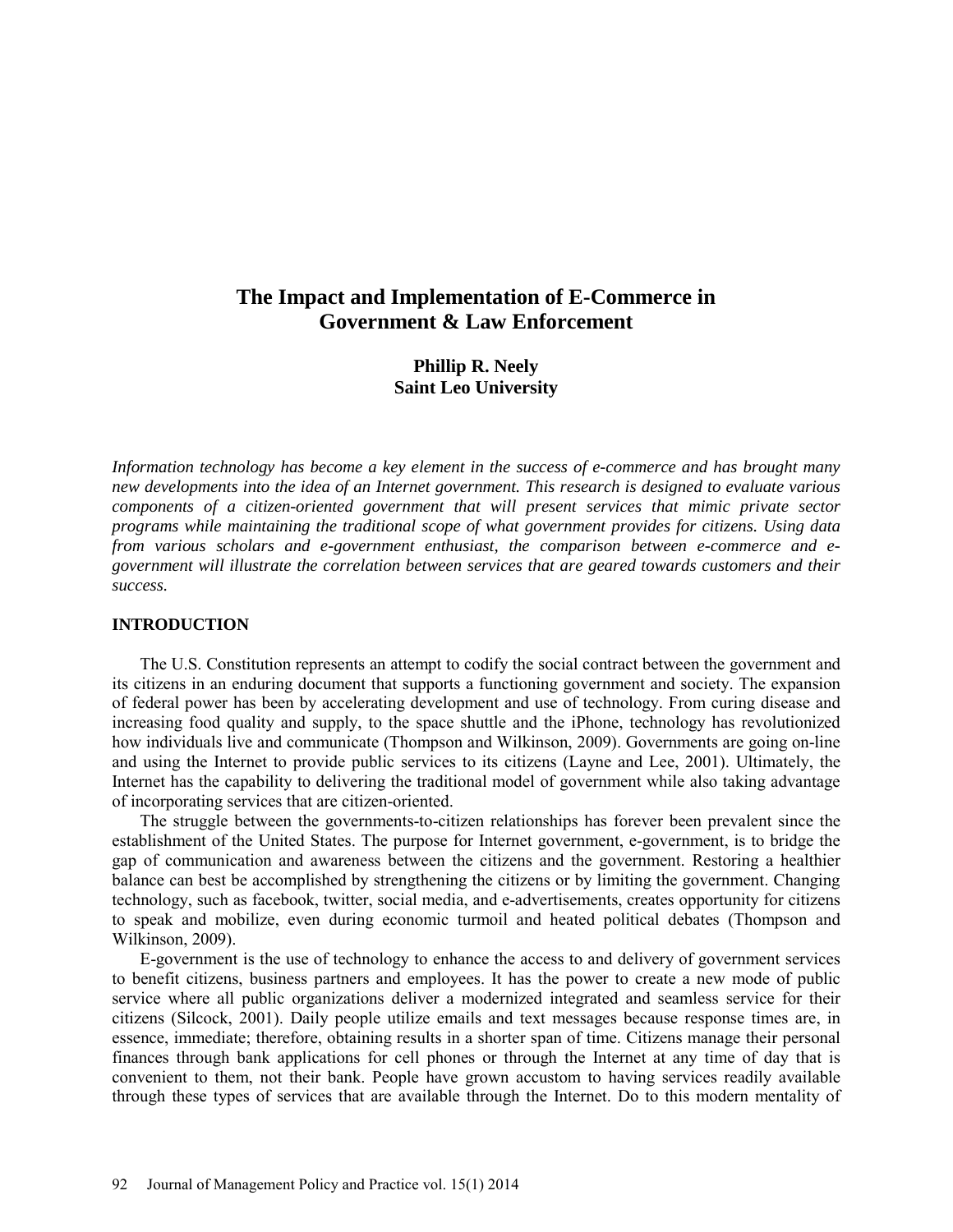immediate responses, e-government can provide everything a citizen needs at the click of a finger; therefore, the ability to fully integrate e-government is what must first be established.

Technology is not a solution in and of itself, but is a set of tools to achieve particular goals. The aim is not to sidestep government with technology, but rather to make government's size and physical scope more consistent with principles of liberty while using technology to achieve societal goals- old and new alike- more effectively (Thompson and Wilkinson, 2009).

### **CONTEXT OF THE PROBLEM**

The primary justification for the move toward e-government, an electronic channel of service delivery that has proven tremendously successful in the private sector … is the belief that it holds considerable potential for positively transforming government service delivery in a manner that is consistent with recent market-centered theories of public sector reform. Governments worldwide are moving toward egovernment and implementing services that can be utilized through various social media websites and agency websites. The digital divide that exists today is between the computer literate and computer illiterate and the haves and have-nots. (Belanger and Carter, 2009).

The lack of access to the Internet is a major element of the digital divide. Making the Internet accessible to every square inch of the United States is a divide that can never be satisfied. However, making information technology accessible in certain venues in communities can and will allow access to all those that are able to take advantage of.

These divides can be identified as ethnicity, income, age, and education as significant forecasters of admittance to technology (Belanger and Carter, 2009).

There are a significant amount of citizens that lack the dexterity necessary to effectively and efficiently navigate online government sites (Belanger and Carter, 2009). Unlike the private sector, government agencies have a charge to make their information and services available to everyone; therefore, the digital divide has to be minimized in order to maintain transparency amongst those who are being governed.

Accountability plays a very important role in the implementation of e-government. Government accountability equates government openness, transparency, and interactivity. Wong and Welch suggest that transparency refers to the extent to which an organization reveals work and decision processes and procedures.

Website transparency is equivalent to a basic map of an organization as it reveals the depth of access it allows, the depths of knowledge about processes it is willing to reveal, and the level of attention to citizen response it provides. Interactivity refers to the relation between government and citizen (Wong and Welch, 2004).

A transparent government allows citizens to monitor the performance of public organizations more easily though the increase in the availability of information. A more interactive public organization enhances accountability by being more responsive to the preferences of the citizenry (Wong and Welch, 2004). The amount and caliber of information that is accessible on the websites gives citizens the impression that the agencies are providing all information necessary to maintain transparency.

#### **STATEMENT OF PROBLEM**

Governance is moving from traditional methods of tangible communication to technology, which has become "one of the core elements of managerial reform" (Moon, 2002). With this new technology implemented into the way that citizens are governed, come many challenges such as accessibility, accountability, restraints, and whether the services will promote and increase citizen participation. Individuals are hesitant to trust information technology because of the many negative connotations that come along with Internet services: stolen identity, credit card fraud, non-secure sites, etc. E-government, though in its current developmental stage, will provide general information for government agencies, local, state, and federal, policy updates and regulations, online voting, online voter's registration, and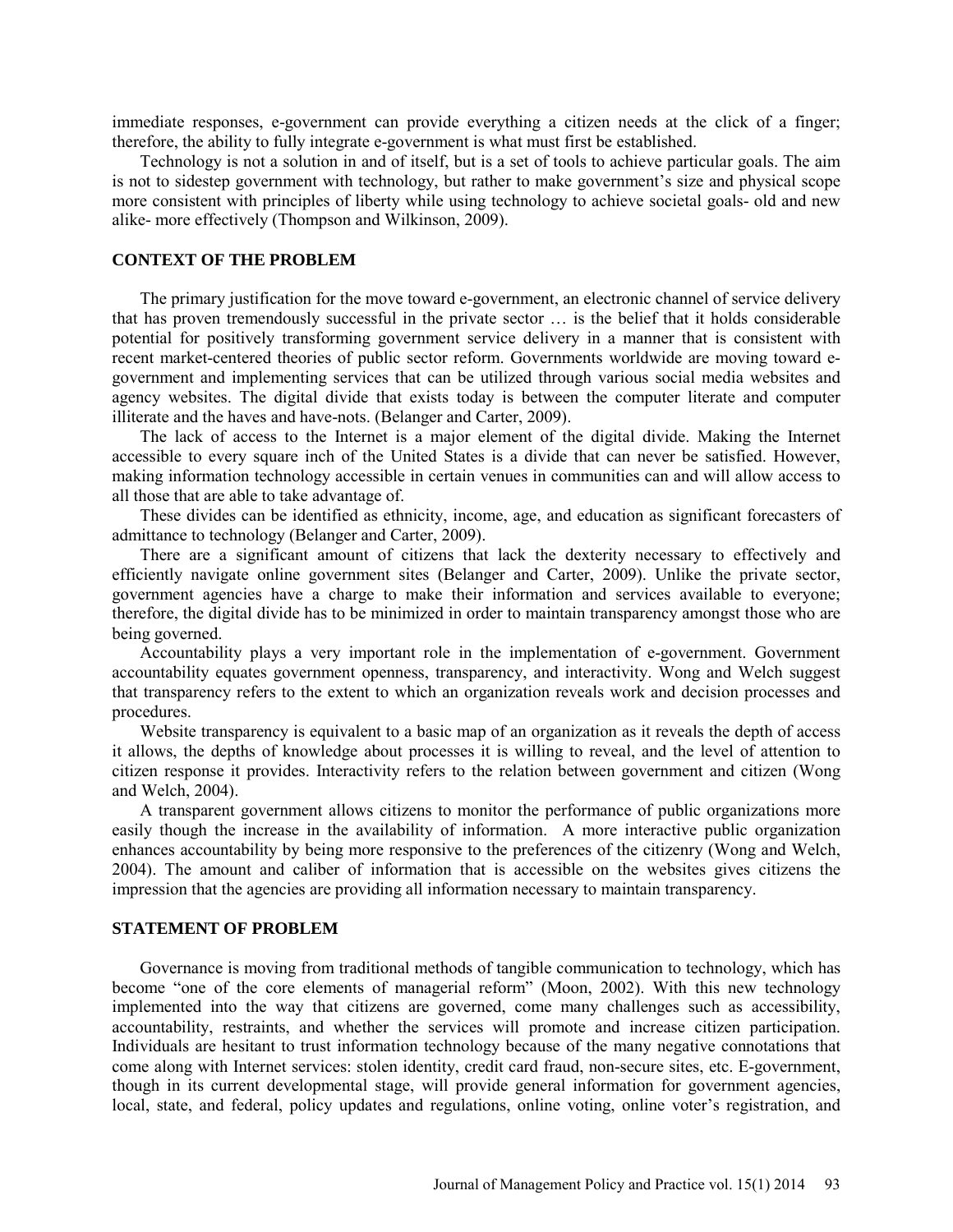other services. The availability of information and services that can be obtained through the Internet and its accessibility to the citizens are key components to the citizen-to-government relationship.

Movements towards government agencies on the Internet through facebook, twitter, and other social media's have already begun to be implemented and accessed. Moving towards the fully integrate and interactive websites is the e-government administrative goal.

## **SIGNIFICANCE OF THE STUDY**

The significance of this study is to illustrate how dramatic changes in technology over the past few centuries have affected the strain that the Framers built into our system. There has always been a functional limit on democratic government because it is difficult to muster the resources for a full referendum whenever an issue needs to be decided. Nonetheless, the Internet allows and provides a venue for citizens to have a collective voice that can be heard at unimaginable levels that have not been seen before (Thompson and Wilkinson, 2009). Technologies can go further to transform both the delivery of services and the more efficient and transparent regulation of market participants (Thompson and Wilkinson, 2009).

There is a genuine concern among policy makers that developing electronic service delivery and communications will lead to already excluded groups becoming, if anything, further disadvantaged. Disadvantaged citizens are those of lower income and those that live in communities with limited Internet access. There are innovative possibilities for ensuring better access to those said disadvantaged groups (Silcock, 2001). In addition to social disadvantaged, the digital divide is not so much a question of access but of education.

You can put computers in libraries or community centers, but they cannot be utilized if individuals do not know how to use them (Silcock, 2001). In order for e-government to be successful, all disadvantage groups must be satisfied.

Technology is democratically neutral. Used wrongly, it could stifle diversity or reinforce current patterns of power and debate; used well, it could create new ways for people to interact, particularly at the global and local level (Silcock, 2001). Just as citizens have matriculated from simply searching information on the internet to purchasing items; soon, citizens will move from simply searching information on government agencies to expecting to be able to cast online votes (Silcock, 2001).

In addition, the major goal for government is to gain more participation with the citizens and constituents to better service the nation. Unlike traditional structures, which are hierarchical, linear, and one-way, Internet delivery systems are nonhierarchical, nonlinear, two-way, and available 24 hours a day, seven days a week. The nonhierarchical character of Internet delivery frees citizens to seek information at their own convenience, not just when a government office is open (West, 2004). By allowing this type of access to information, citizens will be more incline to interact with these government sites at their leisure. Moreover, this study will examine the new technologies and how they enhance communication by overcoming geographical distance, promoting ideological variety, opening citizens to more diverse viewpoints, and encouraging deliberation (West, 2004)

### **LITERATURE REVIEW**

There have been many challenges as to why the traditional model of government is shifting to egovernment. Traditional governments are departmentalized and emphasize routinization (Ho, 2002). This form of government is centralized with a hierarchy of power placed in the office of fiscal affairs, mayor's office, and city council. Through traditional government, backroom meetings take place in order to determine what is best for the citizens. The ideas and pleas from the citizens are barely heard simply because there is no power in the citizen's voice. However, all is not lost in traditional government. Two advantages of traditional government are that the cost of communication is reduced drastically because all communication is departmentalized and all procedures are routine.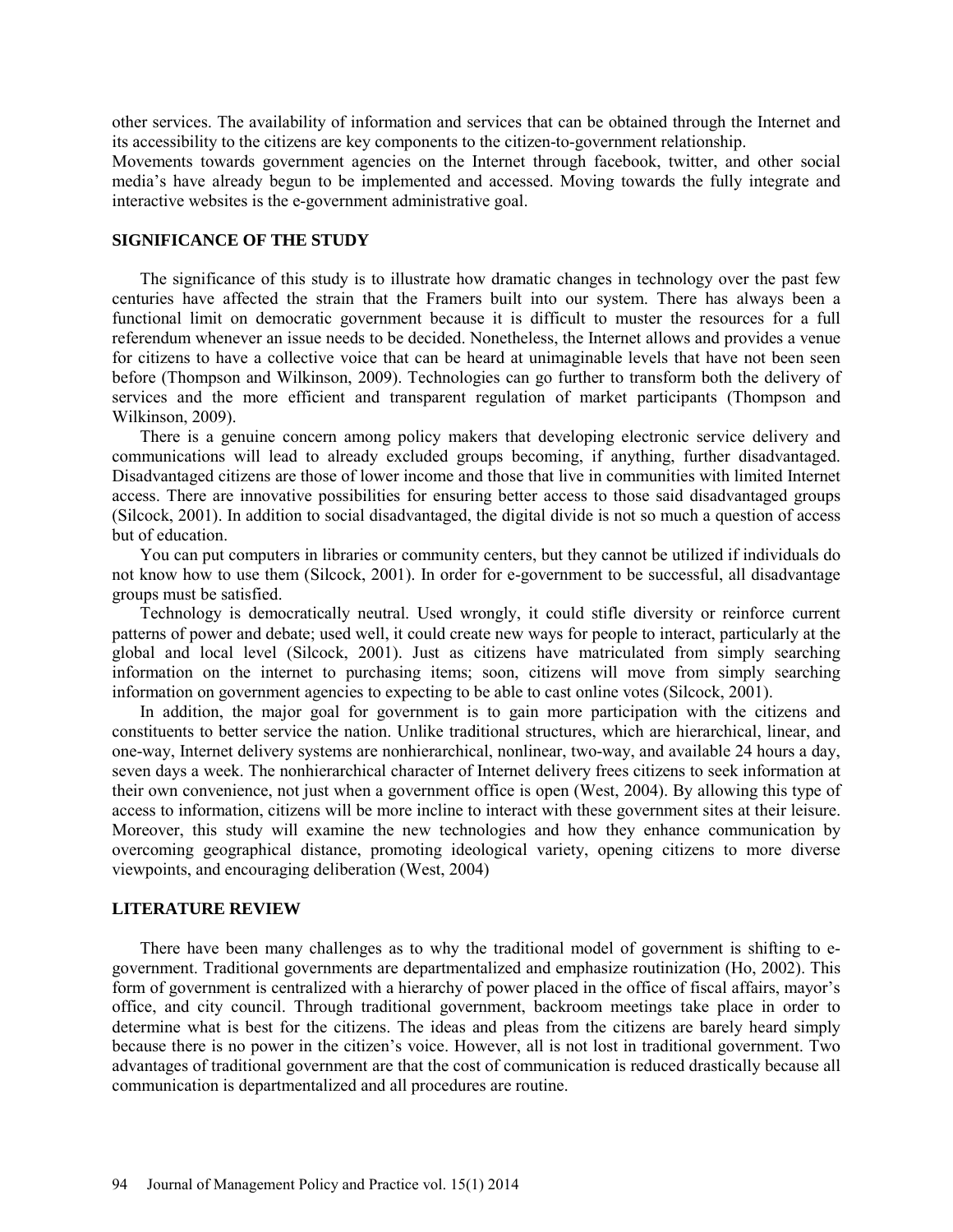Many times citizens complain about the long waits in line at the county court house or county tax office and this is due to the routine procedures of checks and balances. The fact that one form had to go through four different offices before returning to the citizen was quite extensive; however, those checks and balances insured that the form was filed correctly. The problem with this process is that fraud, human error, and other acts of negligence would occur, resulting in paperwork being filed incorrectly and ruining the government-to-citizen relationship. Attending council meetings, hand-writing feedback, and responding to surveys are all deterrents to citizen participation.

The revamping of the government is an effort to re-establish the government-to-citizen bond. Governments have to consider citizens as customers and try to understand what they need in order to better participate and trust the government. Governments have to think about ways to empower the citizens and allow them to take ownership of community and regional problems. Citizens seem to think that only people in that area can actually facilitate the needs of that community; therefore, by giving those citizens ownership of that problem and giving feedback and suggestions to the government will allow citizens to view the government-to-citizen bond as a partnership.

Technology has forever altered the structure of daily activities; constantly revitalizing the way businesses, social media, and governments handle daily activities. Appealing to the modern, technology sound person has become the main purpose for government agencies. Five years ago, touch screen cell phones were hardly tangible articles; today, it is unheard of a flip phone or a non-touch screen phone. Social media sites such as facebook, twitter, and other sites, allow individuals to maintain and remain in contact with friends and family, all at the touch of a button. Emails have almost become a thing of the past since text messages and various instant messaging programs have become such popular means of communication. Everything is at the click of a button, swipe of a bank card, or tip of the finger, technology continues to revolutionize how individuals live and communicate.

Governments, state, local, and federal, have grown to realize the shift in which the world is turning towards. Since the changes and advancements of technology, governments are shifting towards services that are available and accessible through the same media programs that individuals are custom to utilizing during their daily routines. Ultimately, the internet or World Wide Web has allotted the possibility for these services to be available. Nonetheless, the problems with these technological advancements are the social and technological disconnects between generations and ongoing struggle with citizen-togovernment relations.

The purpose for integrating technology into the disbursement of government information and services is to create a link between the citizens and the government to establish a better relationship and connection. Restoring a healthier balance can best be accomplished by strengthening the citizens confidence and illustrating government transparency through medias that are frequently utilized; facebook, twitter, social media, and e-advertisements, etc. By utilizing these medias, the government is ultimately mobilizing its information and accessibility through the information highway. Currently, President Obama has a twitter account, and though he personally does not update his account, he is utilizing that particular social media to present information to the public in an effort to keep them informed. E-government will not decrease the amount of information or news presented on television or radio; it simply presents information to the citizens who are constantly on-the-go. The purpose for integrating the internet is not to diminish traditional means of obtaining information, rather, to increase the outlets for maximum delivery.

Before the Internet emerged in the late 1980's, the government was already actively pursuing information technology to improve operating efficiency and to enhance internal communication (Ho, 2002). After the internet evolved and the World Wide Web was developed, internal communication was not longer the goal and the shift to external dissemination of information became the goal. By allowing the shift to give access to fiscal information, missions and updates on current programs and projects, and contact information to citizens, governments began to realize that internet government was the shift in citizen relations they had been waiting for.

The availability and rise of e-commerce also contributed to the shift to internet government. Companies began to allow customers to conduct business through the internet by making payments,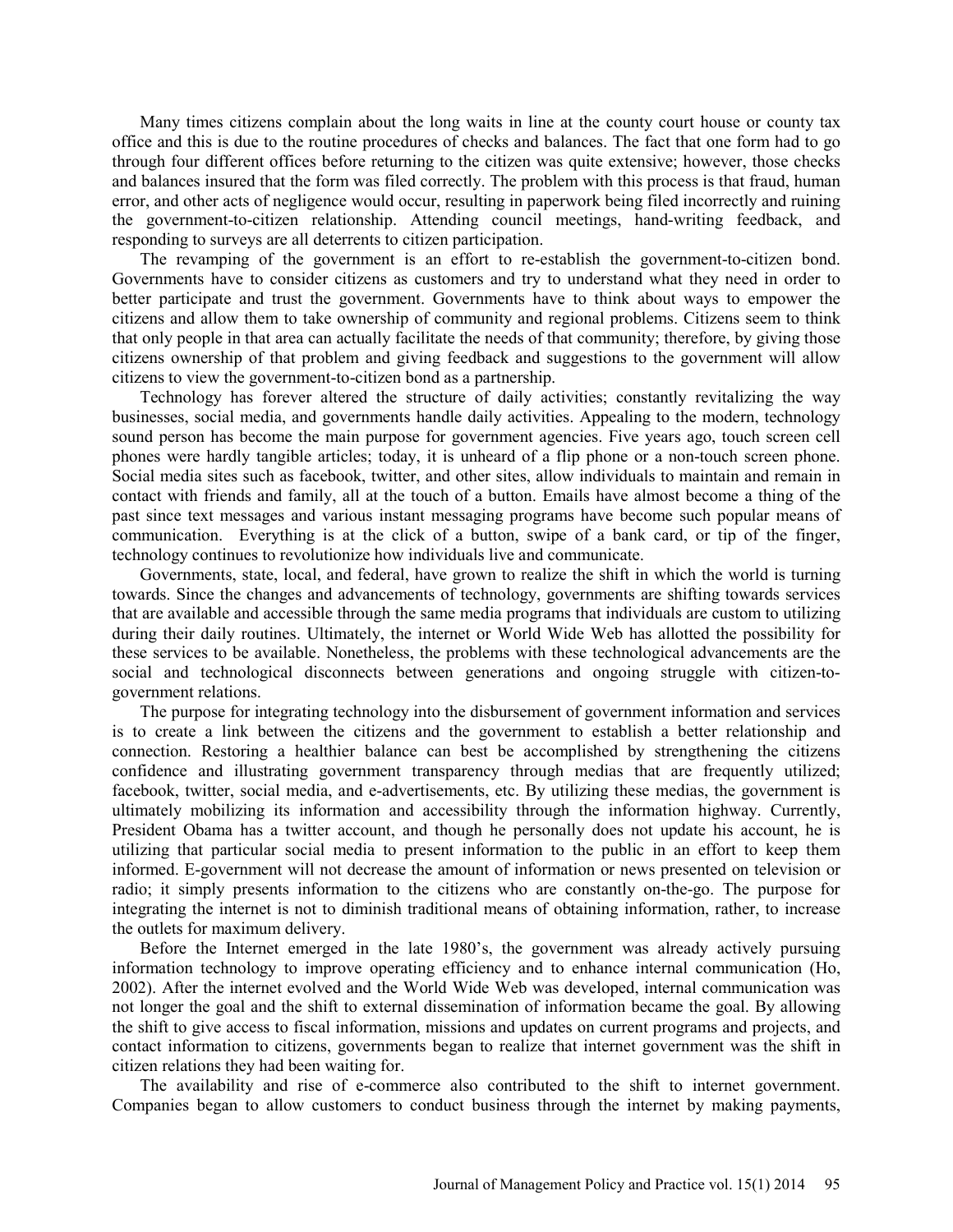money transfers, account management, and provided access to purchasing merchandise. The rise and establishment of e-commerce shifted how citizens viewed shopping and fiscal management. No longer did citizens have to physically go to stores during holiday seasons and fight the crowd, rather, sit in the comfort of their own homes and purchase items through secure payment sites that protected their identity, privacy, and fiscal information. Instead of going to the bank and transferring funds to different accounts; customers can go the banks website, sign in with a unique username and pass code, and electronically transfer funds. It was e-commerce that illustrated to the government that in order to increase in value, citizens must increase in worth. As they say in sales, the customer is always right.

The modern government has transitioned from a period of being active and having the mentality that only the people can help the people, to currently being in an activated period where the government is intertwined with its citizens. Governmental information and transparency has been a progression with the citizens. In the modern government model, citizens are empowered and governments are negotiators (Bannister & Wilson, 2011). The key component to a well working government-to-citizen relationship is the way information is delivered.

One of the purposes for e-government is to establish a two way interaction between citizens and government agency. The problem with this relationship is that governments have a plethora of department and agencies within, which illuminates the complexity of government structure within itself. In Rachel Silcocks article, "What is e-Government," she suggests that there are six stages that government agencies will have to pass as electronics develop internally and externally. Information publishing/dissemination is the first stage in which government departments and agencies set-up their websites with their designated information services and contacts. This is considered one way communication because there is no interaction with the citizen. One -way communication is just like the billboards that line the interstate; not interactive, simply informative.

After one-way communication is established, two-way transactions, which allow citizens to submit personal data, such as, change of address, paying a parking ticket, or enrolling in school. At this stage of e-government, citizens have to be reassured that the information that is being inputted will remain safe and private. With so many Internet hackers roaming around the World Wide Web, providing private information such as birth dates and maiden names has caused citizens to be hesitant. In order for two-way communication to work, government departments and agencies have to keep the site piracy free. In this stage, citizens are looking for accountability.

Governments cannot assume that all because technology is increasing, that citizens want to use or have government services through the Internet. This is the main restraint that prohibits e-government from being utilized as projected. Though the Internet accounts for the majority of the "e" in egovernment, the proper channels have to be met in order for maximum access and utilization. The gap between fully integrated systems and the perception of fully integrated systems is what keeps citizens hesitant. Silcock states that citizens are looking for electronic self-services that offer all the traditional procedures for service from an employee and be fully automated from intake to uptake (Silcock, 2001). Meaning, citizens do not want to file electronically and then have to physically file the same papers again. Citizens need to be assured that e-government is truly a reality.

The skill divide is when citizens lack the knowledge and ability to successfully navigate a computer and/or internet services. This is called technical incompetence because a person lacks the general technique and knowledge of how to use a mouse, keyboard, or navigate basic functions. Secondly, citizens that lack basic knowledge of technology vocabulary and resources are at a disadvantage. Most of these citizens that represent this divide are grandparents and members of rural/agricultural communities. Members of these communities could utilize the internet to project growth of crops, find new ways to manage their land, or increase productivity. Using the internet has limitless capabilities and once the divide is decreased, e-government will see an increase just as e-commerce has.

In addition, governments could utilize incentive programs that will encourage citizens to utilize the internet services. Citizens will be more inclined to utilize the internet services if they knew that there was an incentive to gain. Another avenue to gain participation from the disadvantaged group is by having tutorials to give a step-by-step instruction on how to fully utilize the internet and the benefits from the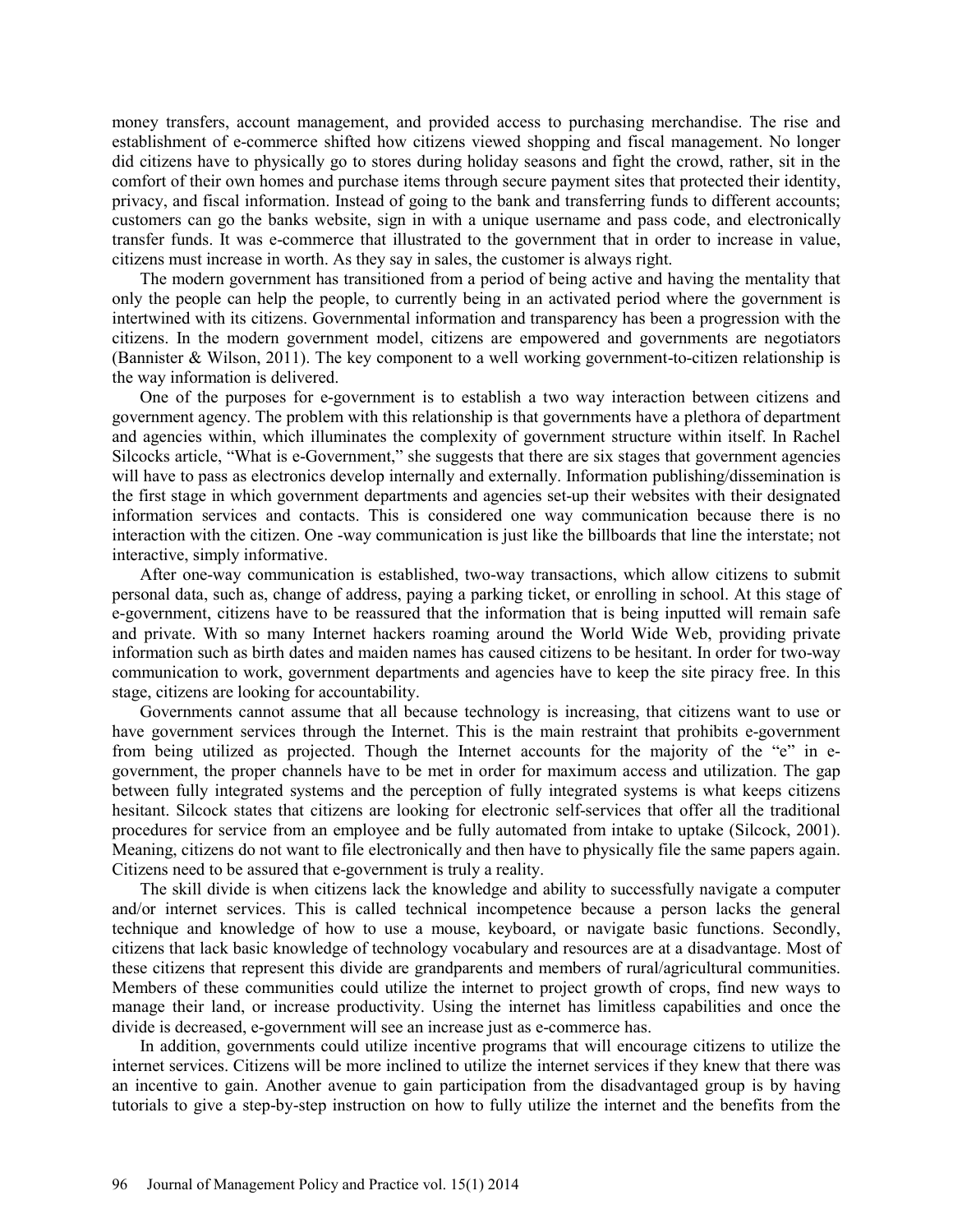services. Along with the tutorial, citizens have to be able to navigate department and agency websites effortlessly. The biggest deterrent for citizens when searching for information is the inability to easily navigate to the site or service that needs to be accessed. Norris and Moon stated that in 2000, 83.6 percent of local governments had websites, and in 2002, that number increased 4.1 percent to 87.7 (Moon &Norris, 2005). Many times, the availability of local websites is contingent upon the population and regional size.

Data accuracy is another restraint that disables the ability to obtain accurate and efficient information. In a 2002 survey on the age of government web sites, 68.5 percent of web sites were three year old or less, 27.1 percent were 4 to 5 years old, and 4.4 percent were more than five years old. In order to maintain some sense of impartiality or fairness, the gap between five years or older and three years and younger needs to be drastically decrease. Updating websites has to be a priority when moving towards a fully integrated government system that provides services to the general public. In order to keep customers/citizens content with e-government, departments and agencies will have to spend more money for IT personnel.

Information Technology plays a vital role in the implementation, sustainability, and accountability of e-government. It is the key component that links the government-to-citizen boundary, which leads to the government's openness and accountability. Change in the level of website openness represents the revealed level of change in accountability of the public agency (Welch & Wong, 2004). The ability to interact with the government allows the citizens to view what various departments and agencies are doing. If the government limited the information, it would show a lack of transparency and accountability.

Technology is attempting to put the individual back at the center of life, liberty, and government (Thompson & Wilkinson, 2009). Dating back to the development of the United States Constitution to the Supreme Court's decision to overturn the "separate by equal" doctrine in the Brown v Board of Education case in 1954, the citizen has always been the determinant in what the government will stand for. The history of this nation illustrates the struggle between government and citizen relations. Birthed into a land of slavery and inequality, to the current President being an African American citizen, and this rebirth of citizen being a priority has again illustrated that citizens control government.

Finally, citizens have to choose to adopt e-government and accept the shift in how information is delivered. Do to the digital divide, it can be said that the acceptance of e-government is going to be more prevalent in certain groups, such as, younger, better educated, and have higher income status. Demographics such as age, education, and income help determine the divide and illustrate how technology has influenced America. Citizens that represent the divide as listed above are inclined to utilize e-government because they utilize e-commerce sites; eBay, twitter, facebook, social media, online banking, and purchasing other goods. The younger generation has embraced technology because technology assisted in the world in which they grew up.

Individuals, whose education and community upbringing was established on traditional means of communication, are the same individuals that represent the digital divide and lack the knowledge to fully accept e -government and all that it offers. Currently, administrators are shifting from the traditional operations of physically filing, setting up appointments in books, and typing out speeches, to moving everything to electronics. Office phones are now internet driven and e-files are emailed across the nation. Personnel can now receive monthly checks on a credit card instead of receiving a tangible check. All this to illustrate that the digital divide is not what is prohibiting e-government from being fully integrated into daily lives; rather, the digital divide lack the skills and knowledge to help fully integrate e-government.

Citizens who represent the digital divide, between the ages of 50-75, do not trust e-government because they lack the knowledge of how e-government can increase their voice and input in their own communities. Therefore, the quality of performance that citizens anticipate receiving should not overshadow the ability of services that can be delivered. One thing that most citizens have to realize is that, technology, though it appears to move very quickly, is very slow in implementation because there has to be consideration on security, privacy, and ability. For instance, anyone can suggest that egovernment should be able to allow citizens to register to vote, vote, and see the number of voters in their community. Though it sounds fine in nature, the problem still exist that how a person votes is personal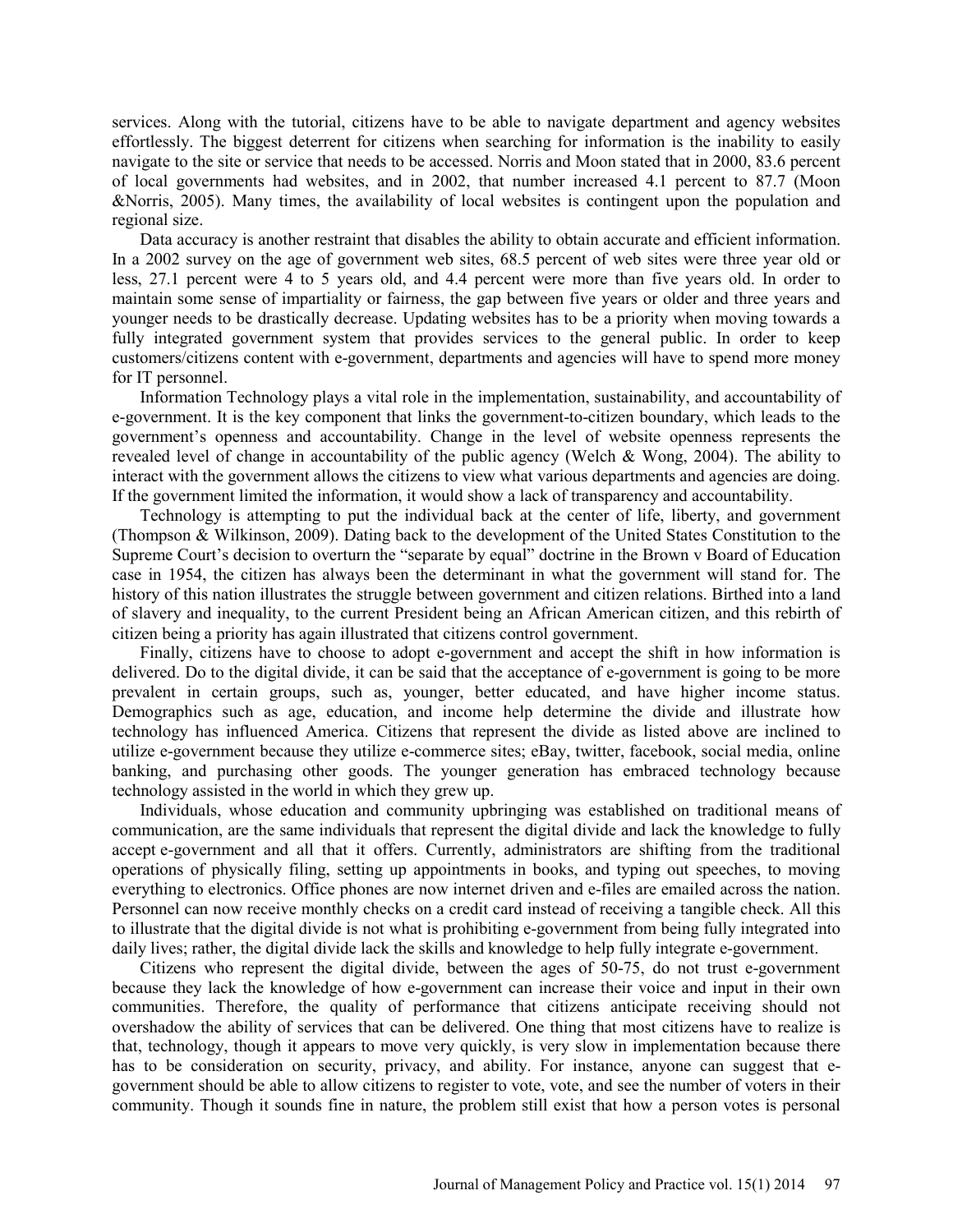preference and is not public knowledge. Also, even with unique usernames and passwords to acknowledge yourself, online voting is still a long ways in the future. There are expectations as this that illustrate the restraints of how far e-government can go.

Nevertheless, e-government aims to satisfy the citizens of the United States. Undeniably, satisfaction represents the predominant concept in contemporary marketing research (Morgeson & Mithas, 2009).Citizen satisfaction is e-governments foundation. The purpose for e-government is to re-establish the government-to-citizen relationship; therefore, the implementation of e-government relies heavily on the services provided and satisfaction of those services. Inevitably, e-government cannot be an effective influence on citizen's behavior if the citizens are not satisfied with their services.

In addition, the view that citizens have on their local or state government and their trust in Washington, dictates their general trust in government all together. Many times people distrust the government because of what they have heard on the radio or television; not realizing that the radio and television are forms of e-government. Citizens distrust the nation's federal government, which trickles down to distrust in state and local governments as well. Though there is no obvious connection to egovernment and Washington that can account for the distrust in both governments, it can be said that if the perception of one is changed, the perception of both will change as well. In other words, the perception of government holistically has to be positive in order for e-government to work and increase citizen participation. There are many models that scholars have used to illustrate the connection between human behavior and the acceptance of traditional government and internet government, and they all are surrounded by the citizen's perception of government and their satisfaction level.

The implementation of e-government has to be real and practical. Governance through the internet is going to happen, internally and externally. Internal governance is going to focus on system efficiency and security, while externally, citizens will determine if the government is transparent and effectively presenting information and services. Internally, the power conflicts over departmental boundaries and control of services will surface as integration progresses (Layne & lee, 2001).

In e-government, citizens must have the option and freedom to express services and effectiveness of sites. Layne and Lee suggest that fully integrated government sites should have check boxes for citizens to determine whether they want other agencies to be able to view their information or not. By putting this power in the citizen's hand, various agencies and departments are allowed to understand the citizen's wants and needs. Rethinking how e-government works and the key components of its implementation into the World Wide Web, it can be said that in order for it to succeed, the government-to-citizen relationship has to be good, citizen input has t be respected, and total system integrity has to be accomplished.

#### **METHODOLOGY**

The practice and implementation of e-government is moderately new and has a long while before its adaptation to the world is fully integrated and accepted. Avenues in which researchers have gone down to determine the best strategy for implementation has been presented through surveys, focus groups, case studies, and simply analyzing data in reference to governmental styles and its effectiveness.

Various governmental sites began to pop up in the early 1990's which simple one-way information that the general public could access. Information included contact information, general information on department, and very little access to the inner workings of the department or agency. With technology progressively transforming and evolving, the delivery methods and services provided have begun to shape what the modern economy views as government.

#### **RESEARCH QUESTION**

*Research Question: Will e-Government decrease or increase public interaction with local, state, and federal governments in the United States?*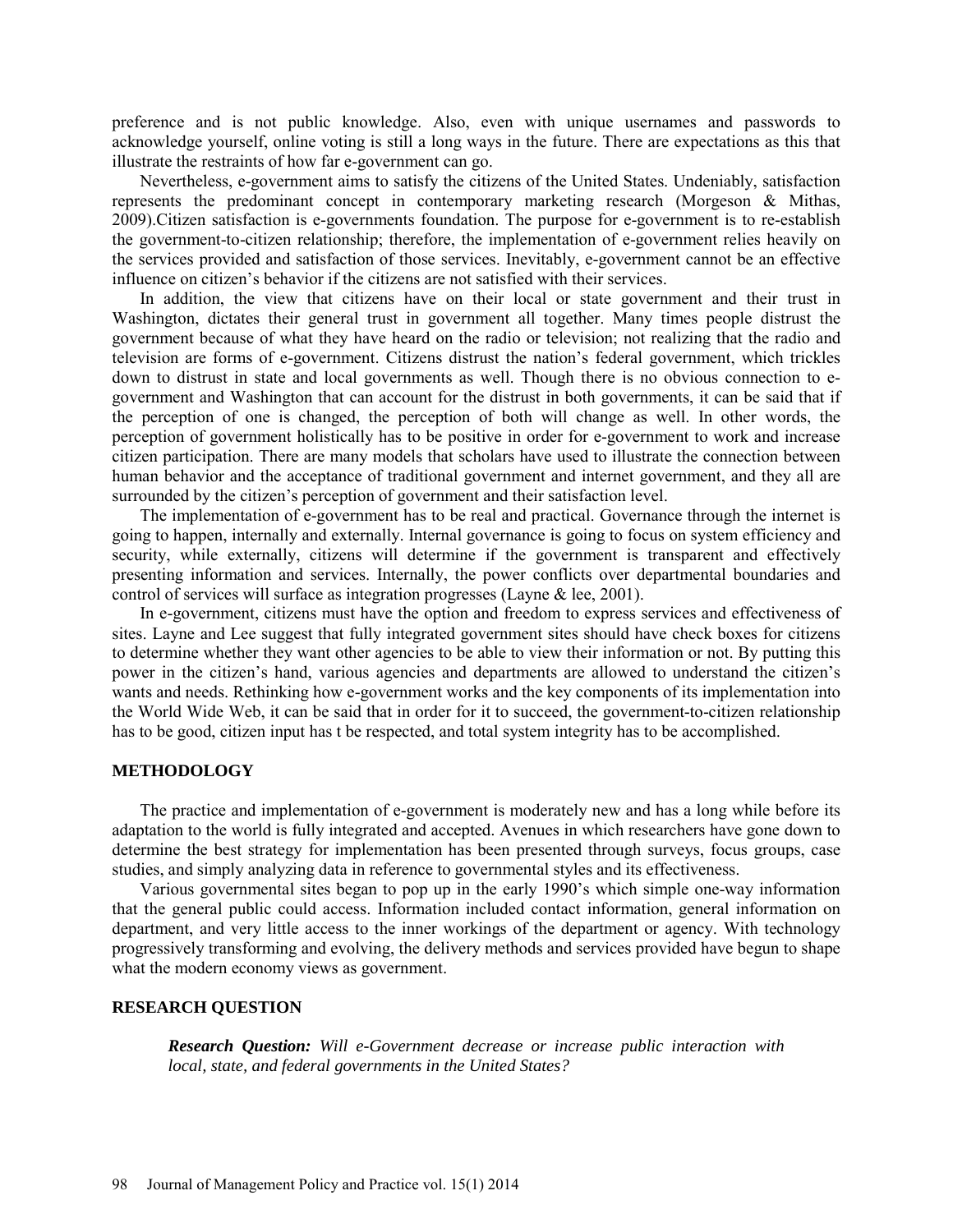Implementation of anything that is new will surely present its restraints and constraints after a couple practice runs. Just as in sports, a basketball team can only shape its strategy based off of the height and size of its team members; therefore, it would not be in the best interest of the team to establish a game plan that centers on speed when the team consist of tall and bulky members. This same strategy has been applied to e-government and the technology that surrounds the implementation and longevity of the transforming government. Websites are the common place to view and obtain information dealing with local, state, and federal government; however, not all local governments have websites dedicated to their citizens needs.

In 2004, 96.2 local governments were affianced in some sort of internet government, providing minimum information to its citizens (Coursey and Norris, 2008). Nonetheless, this percentage was also based off of populations of no less than 10,000, which leaves out quite a few rural communities whose population is less than 10,000. It is suggesting that communities, whose population is small, do not utilize the internet or need to communicate via internet because they have a 'family" oriented community. These types of communities suffer from the geographic digital divide because their voices are too little to be heard. Meaning, in the hierarchy of government, local yields to state and state yields to federal; in political terms, small cities do not yield large voting power and luxuries are given to those who present to have power to change.

In addition, of these local governmental Web sites, only 23 percent of the citizens actually utilized the sites (Coursey and Norris, 2008). Researchers believe that local and state governments have bought into the 'field of dreams" mentality that if they build it, the citizens will come; however, this mentality it not the one to utilize when presenting information in a capacity that costs and its success is based off of participation. It seems as though public administrators and the government combined have missed the point that the services and information that is being provided has to be something that the citizens want and need. If the demand is low, e-government officials have to recognize this demand and present something that will encourage citizens to utilize the services.

The findings suggest that the movement of e-government not be rushed, rather, allow the shift to progress in increments. As stated before, e-government needs to mimic the tortoise in regard to maintaining a steady pace and making changes when it best suits the administration. Electronic government is continuously evolving which is why it is important that researchers continue to develop and uncover different models to analyze for implementation to ensure that the best model is adopted. As Web sites mature, so will the technology and the ability to fully integrate government sites. The restraints or barriers that have been discussed are not deterrents of e-government, rather, tools to sharpen the blade of e-government so that when it has come out of the fire, e-government will be a well practiced way of governing it citizens. The ability to give citizens what they want will always be the demand of government; therefore, e-government sites will continue to be tested to ensure that its citizens are obtaining the services in the manner in which they feel is best or most convenient.

Simply providing classes illustrating the types of services that are and can be available could assist in increasing the likelihood of a better e-government. Table one illustrates a survey given to a diverse group to identify the demographic characteristics that differentiate users from non-users of e-government services (Belanger and Carter, 2009).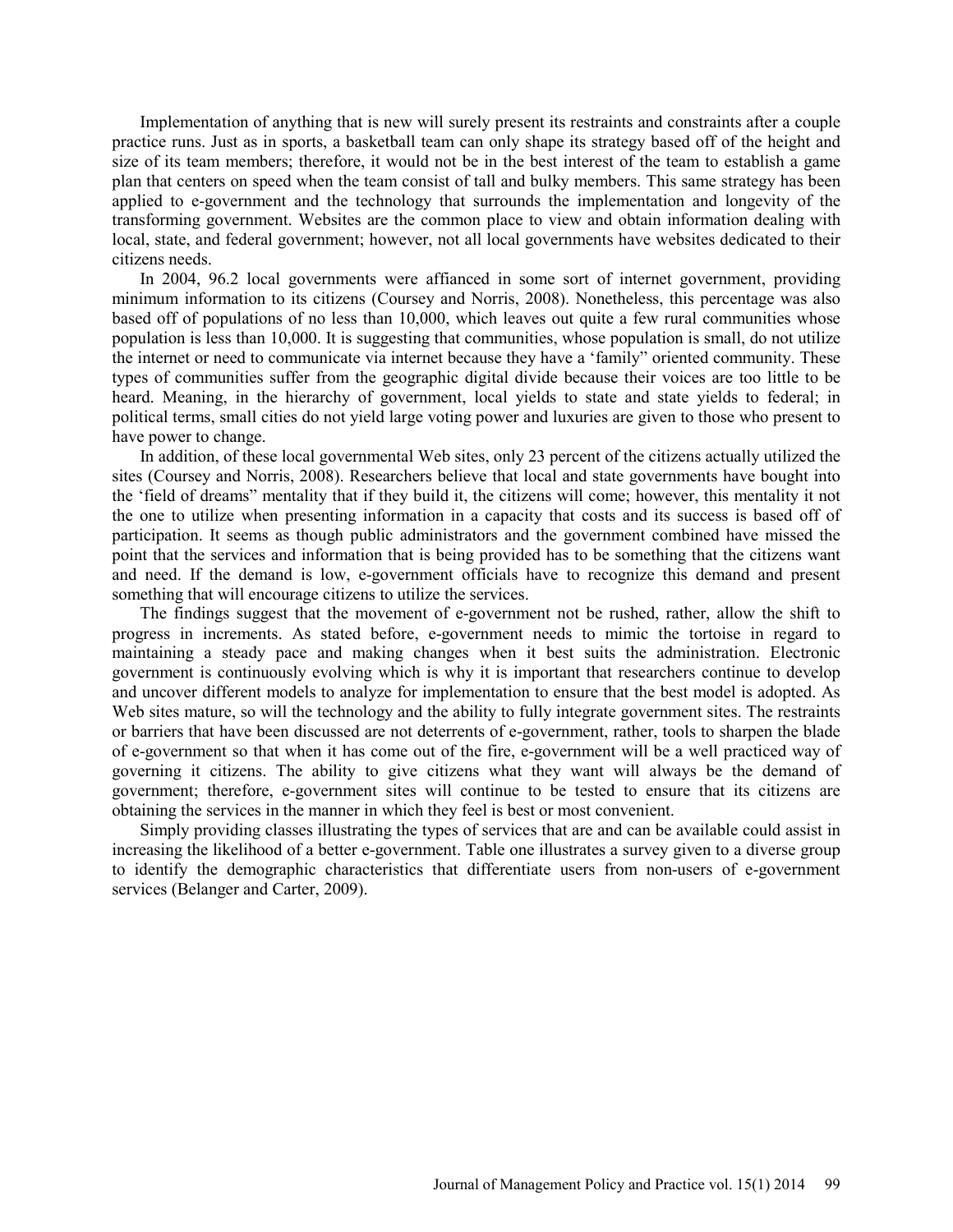| <b>TABLE 1</b>                     |
|------------------------------------|
| <b>INTERNET AND WEB EXPERIENCE</b> |

| Percentage of respondents who                                   |     |
|-----------------------------------------------------------------|-----|
| had convenient access to the Web                                | 96% |
| used the Web everyday                                           | 80% |
| used the Web to gather information several times a week         | 67% |
| used the Web to make a purchase never or less than once a month | 61% |
| used the Web to gather information from the government          | 83% |
| had used the Web to complete a government transaction           |     |

E-government, unlike the private sector, has a duty to ensure that citizens have full access to information and services that is available to everyone, but because of the various restraints in the implementation of technology, the adoption of e-government has been limited. With further research on gaining access to the internet and decreasing the amount of computer illiterate citizens, e-government should see an increase in services used. The internet has proven to improve the citizen-to-business interaction by providing citizens with online payments, online banking, e-commerce, and other various services. With the same technologies implemented by the government, the government-to-citizen interaction will increase as well.

The digital divide accounts for many of the setbacks in regard to the implementation of egovernment; however, e-government has proven to be a hindrance of its own. Some theorist believe that with the implementation of an internet based government, the physical size of the administration will decrease as well. Therefore, the modern public administrator has to battle the issue of various digital divides and current administrators that are, in essence, fighting for their careers. Not only are current administrators thinking of their own careers, but these are the same citizens who lack the knowledge of computer usage and capabilities. In order to alleviate this divide, government agencies and departments need to implement continued education classes that assist with current employees learning the internet and services that are available.



**FIGURE 1 DIGITAL DIVIDE AND E-GOVERNMENT USAGE**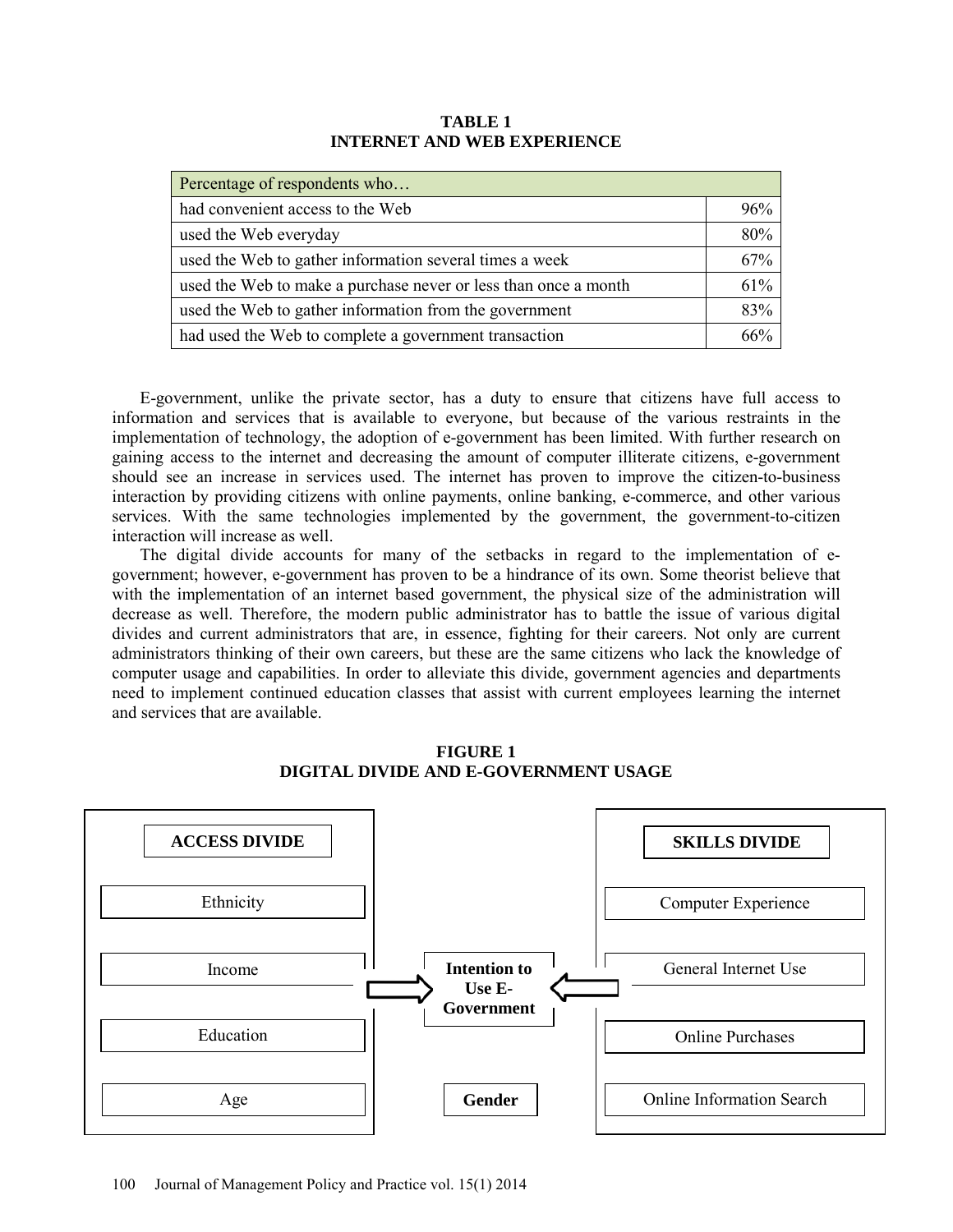Technology has afforded citizens the opportunity to look at government beyond the physical structure and has begun to usher in a new era of government that can be accessed 24 hours a day and seven days a week. Once the technology has been fully integrated and has proven to provide services that the citizens want, brand new technologies can be implemented to continuously increase the limitless possibilities of technology and the internet. The increasing possibilities of technology and internet, offers the ability to aggregate in a new way and take the social contract of individual rights and the power in the citizens voice to new bounds.

#### **CONCLUSION**

Governments are beginning to utilize social media to begin the process of allowing citizens to understand their office/department and provide needed information on a daily or weekly basis. Some social media sites that are being utilized are twitter, facebook, and linkedin. Not only are governments providing needed information on these sites but also they are slowing shifting their way of disseminating information into an internet based method. This way of disseminating information is very effective because citizens utilize these social medias hourly, if not sooner.

Not only are social networks utilized but news companies have also engaged in disseminating information through the internet because it allows companies to deliver information in "real-time." CNN, FOX, and other major news organizations have applications that can be downloaded to any smart phone, and information can either scroll on the home screen as a marquee or text messages can be delivered to the handheld to keep the citizen informed. These capabilities have only scratched the surface as to what technology can bring to the citizen. The capabilities and services that can be provided for citizens are limitless, public administrators just have to realize this potential.

The world has shifted towards the instant gratification model in regards to making money, seeing results, marriage, and a plethora of other aspects of life, and this same instant gratification has spread to governments and the services that they can provide. Private sectors have solidified their ability to provide services to their customers that are customer-oriented and have limitless availability. Services such as personal banking through banking applications, eBay, and Amazon; customers are no allotted the privilege to deposit and transfer funds while shopping for merchandise. Some bigger metropolitans have even begun to provide online grocery shopping to prevent customers from standing in lines or having to go to grocery stores early in the morning or late at night to avoid the lines and crowds. It is this type of forward thinking that has catapulted e-commerce and the private sector into the leading organizations in regard to online services that customers want.

If e-government was to mimic the forward thinking that the private sector has presented, citizen's utilization of internet government services would definitely increase. The question is not so much if egovernment will increase or decrease citizen interactions, rather, what can citizens do to assist the government during the shift and implementation of e-government in the United States. As stated before, the private sector has been successful simply because they have listened, polled, and researched customer feedback and have developed services based solely off of what those evaluations stated. The fact that the government is grossly larger than the private sector does account for many of the drawbacks when shifting to fully integrated government sites; however, with time, e-government will be able to develop internal programs that will intertwine departments to assure a smoother transition to other departments that can be related. By developing this type of program, e-government public administrators will be able to provide departmental transparency and accountability.

In addition, e-government officials must also take into consideration the financial savings as well as the decrease in personnel. Utilizing the internet to provide services will grossly decrease the amount of salaries, operational costs, paper usage, office equipment, and actually office space. Though the economy will be gaining more funds to allocate to different departments in which would see an influx of money that can be reallocated into the economy; however, on the backside is that unemployment would increase as well. Research suggests that though the sheer size of government would decrease drastically, the physical government would not totally die. There would be two forms of government: those that monitor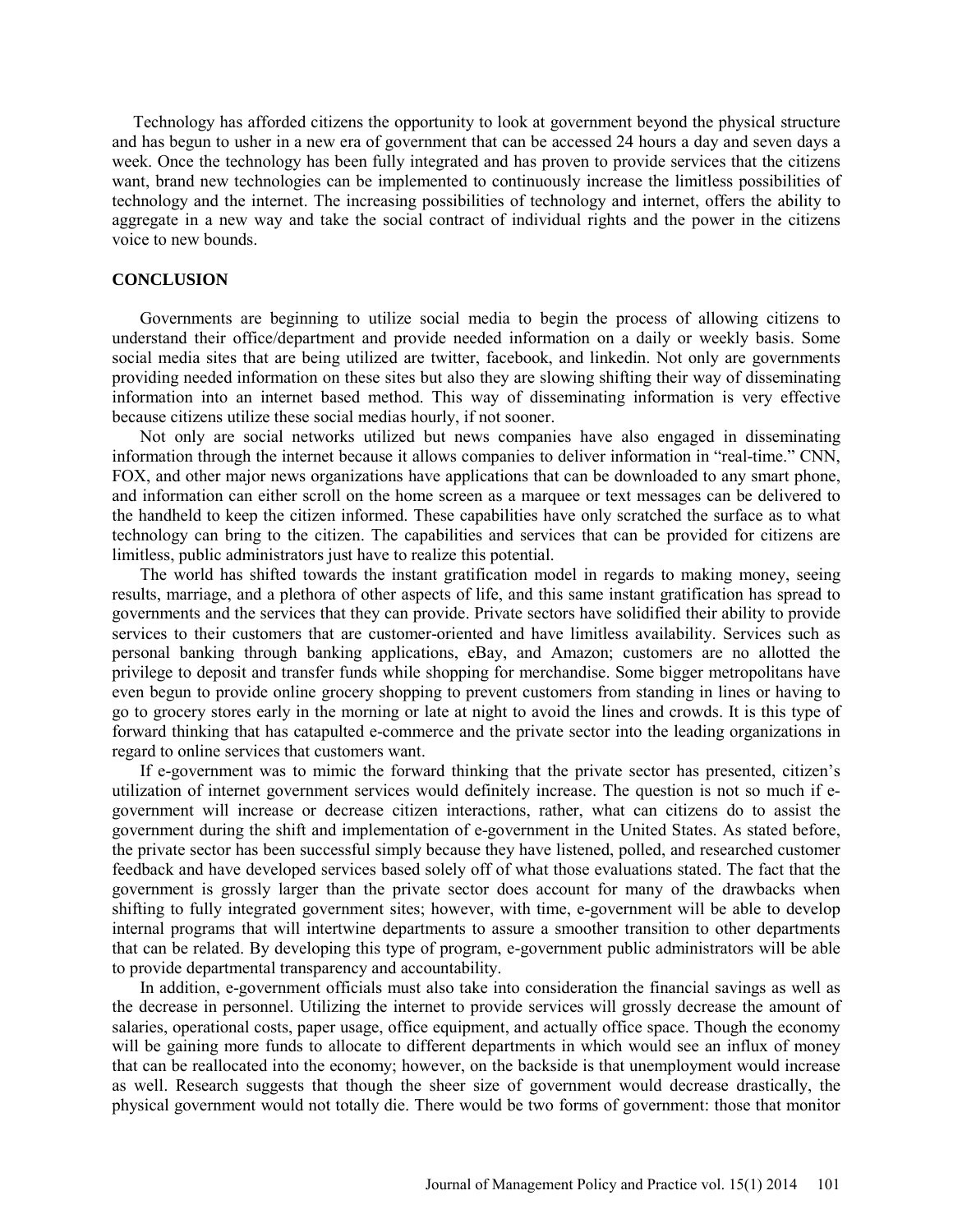internet services and those that handle the physical aspect. With this new government, some positions will be duplicated simply because administrators will not be able to handle both internet clients and physical clients; resulting in a system that is fully integrated with both technology and traditional forms of governing.

Also, public administrators and other officials can research and apply for grants that can fund programs to assist citizens that are victims of the digital divide. Most grandparents are not able to navigate the Internet, let alone, have the knowledge or skills to use the basic operations of a computer. These grants can provide needed assistance to citizens and illustrate how the basic usage of computer components and after that skill mastered, usage of the internet will be taught. Many senior citizen programs have classes that teach patrons how to use a computer; therefore, that same system could be adopted into programs that are geared to but not limited to senior citizens or individuals who lack the knowledge of computer usage.

## **REFERENCES**

- Bannister, F., & Wilson, D. (2011). O(ver)-Government?: Emerging technology, citizen autonomy and the regulatory state. Information Polity: The International Journal Of Government & Democracy In The Information Age, 16(1), 63-79. doi:10.3233/IP20110225
- Bélanger, F. (2009). The Impact of the Digital Divide On E-Government Use. Communications Of The ACM, 52(4), 132-135.
- Cook, Meghan E. (2000). What Citizens Want From E-Government. October 2000 Center for Technology in Government, Pages 1-7. Retrieved from [http://netcaucus.org/books/egov2001/pdf/citizen.pdf.](http://netcaucus.org/books/egov2001/pdf/citizen.pdf)
- Coursey, D., & Norris, D. F. (2008). Models of E-Government: Are They Correct? An Empirical Assessment. Public Administration Review, 68(3), 523-536. doi:10.1111/j.1540- 6210.2008.00888.x
- Ho, Alfred Tat-Kei. (2002). Reinventing Local Government and the E-Government Initiative. Public Administration Review, 62(4), 434-444.
- Layne, K, & Lee, J. (2001). Developing fully functional E-government: A four stage model. Government Information Quarterly 18(2), 122-136.
- Moon, Jae M. (2002). The Evolution of E-Government among Municipalities: Rhetoric or Reality? Public Administration Review, 62(4), 424-435.
- Moon, J. M., & Norris, D. F. (2005). Advancing E-Government at the Grassroots: Tortoise or Hare? Public Administration Review, 65(1), 64-75.
- Morgeson, F. V., & Mithas, S. (2009). Does E-Government Measure Up to E-Business? Comparing End User Perceptions of U.S. Federal Government and E-Business Web Sites. Public Administration Review, 69(4), 740-752. doi:10.1111/j.1540-6210.2009.02021.x
- Morgeson III, F. V., VanAmburg, D., & Mithas, S. (2011). Misplaced Trust? Exploring the Structure of the E-Government-Citizen Trust Relationship. Journal Of Public Administration Research & Theory, 21(2), 257-283. doi:10.1093/jopart/muq006
- Silcock, Rachel. (2001). What is e-Government? Parliamentary Affairs, 54, 88-101. Retrieved f[rhttp://catedras.fsoc.uba.ar/rusailh/Unidad%202/Silcock%202001,%20What%](http://catedras.fsoc.uba.ar/rusailh/Unidad%202/Silcock%202001,%20What%25) 20is%20Egov.pdf.
- The 2011 Waseda University World e-Government Ranking. (2011). Journal of E-Governance, 34(2), 56- 63. doi:10.3233/GOV20110246
- Thompson, G., & Wilkinson, P. (2009). Set The Default To Open: Plessy's Meaning In The Twenty-First Century And How Technology Puts The Individual Back At The Center Of Life, Liberty, And Government. Texas Review Of Law & Politics, 14(1), 48-89.
- Tolbert, C. J., Mossberger, K., & McNeal, R. (2008). Institutions, Policy Innovation, and E-Government in the American States. Public Administration Review, 68(3), 549-563. doi:10.1111/j.1540- 6210.2008.00890.x